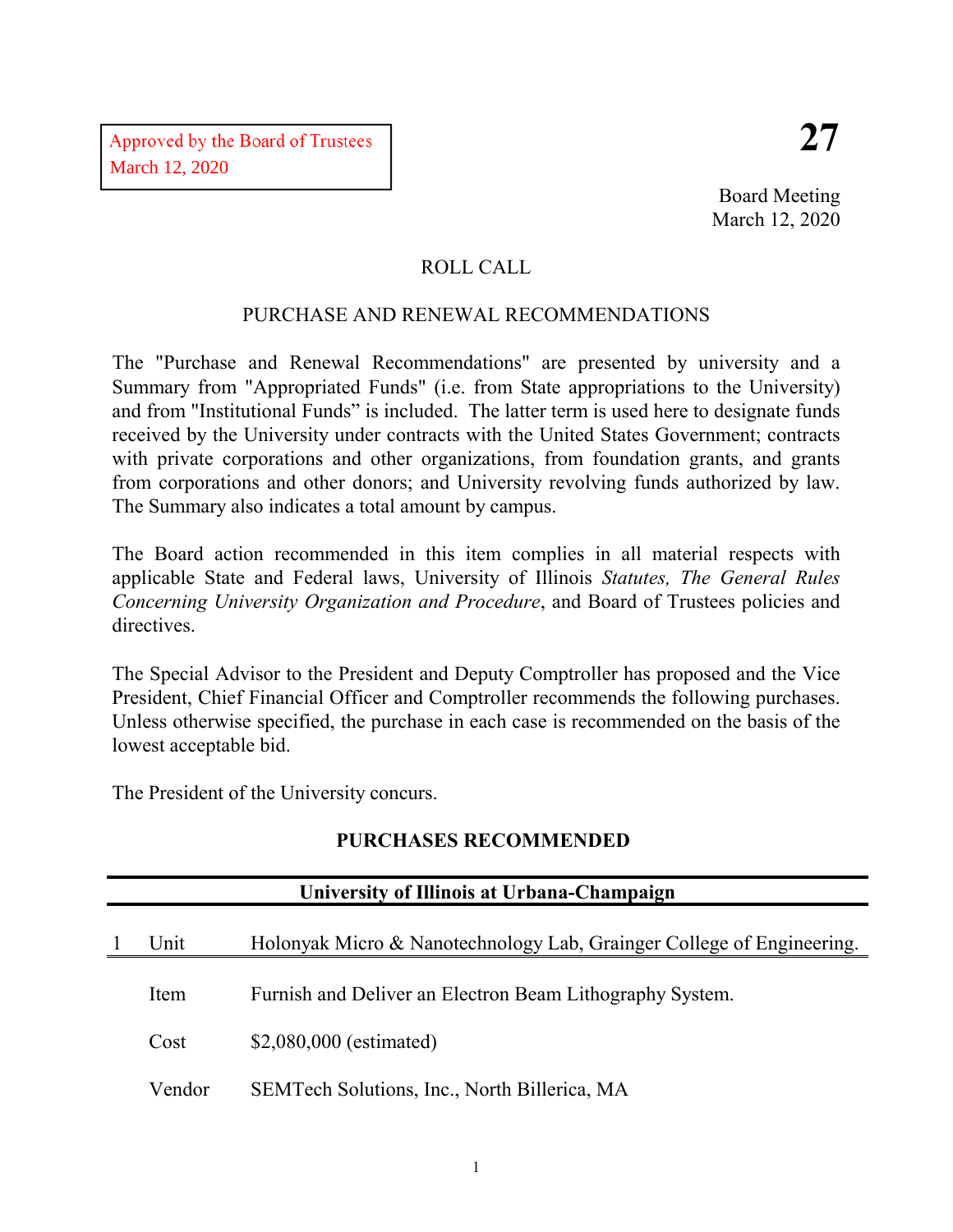| <b>Bid Received</b>     | <b>Total Estimated Cost</b> |
|-------------------------|-----------------------------|
| SEMTech Solutions, Inc. | \$2,080,000                 |
| Jeol USA, Inc.          | \$2,500,000                 |

Competitive bidding procedures were followed in accordance with the Illinois Procurement Code.

Lithography is the process of transferring a physical image to a real substrate sample to create smaller-than-microscopic size for micro-chips and micro-devices including fluidics, circuits, and sensors. In order to do that, researchers use the instrument to directly write onto a special electronbeam sensitive material, called an ebeam-resist. The higher the beam energy, the deeper researchers can write and the finer they can focus. EBL (Electron Beam Lithography) is the widely used technique for lithography for nano-fabrication in the R&D environment.

Researchers in the Holonyak Micro & Nanotechnology Lab are currently using an EBL system that is more that 20-years old and has become obsolete.

There are currently 17 faculty member leading research projects that require use of an Electron Beam Lithography system.

#### **CHANGE ORDER RECOMMENDED**

|   | University of Illinois at Chicago |                                                                                                                                                                       |  |  |  |
|---|-----------------------------------|-----------------------------------------------------------------------------------------------------------------------------------------------------------------------|--|--|--|
| 2 | Unit                              | <b>UIC Police Department</b>                                                                                                                                          |  |  |  |
|   | Item                              | Change Order to existing agreement for Monterrey Security Consultant,<br>Inc. to increase security coverage for crime prevention throughout the<br>University campus. |  |  |  |
|   | Cost                              | \$5,682,958 (estimated)                                                                                                                                               |  |  |  |
|   | Vendors                           | Monterrey Security Consultant, Inc.                                                                                                                                   |  |  |  |
|   |                                   | In Fiscal Year 2018, the University issued a request for proposal for unarmed                                                                                         |  |  |  |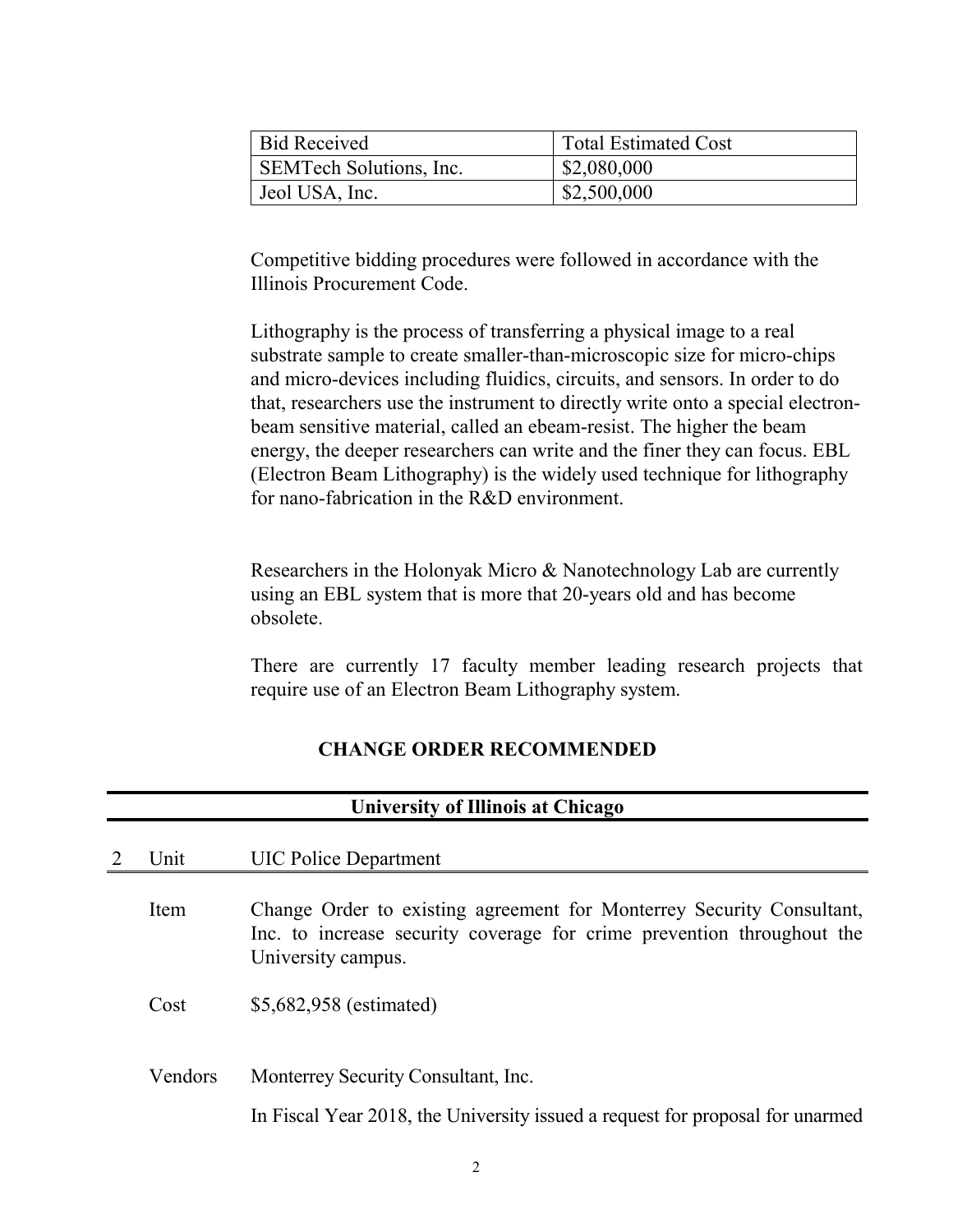security services under RFP# IJW050, and three firms were recommended for contract award to provide unarmed security services at various University locations. United Security Services, Inc., Allied Universal Security Services and Monterrey Security Consultant, Inc. received approval for a four-year contract award.

Contracts were negotiated with two firms: United Security Services, Inc. and Monterrey Security Consultant, Inc. Allied Universal Security Services failed to execute a contract due to prevailing wage issues. The term of the contracts was for the period September 10, 2018 through September 9, 2022 with the option to renew for three 2-year periods, subject to continuing need, availability of funds, and satisfactory performance.

As the need for security coverage increased, Monterrey Security Services contract was increased from \$1,600,616 to \$3,563,944 with \$1,963,328 of Allied Universal Security Services approved available funding, because their contract was not executed. The Monterrey Services contract did not require BOT approval at that time because the estimated spend was still below the threshold for BOT review/approval. Due to recent increased criminal activities on campus, the Police Department has requested \$3,000,000 be added to Monterrey contract for additional fixed post assignments and campus presence through FY 2022.

The goal for BEP participation under RFP# IJW050 was 25% BEP and 3% Veteran-Owned Small Business Participation. Monterrey Security Consultant, Inc. submitted a BEP Utilization Plan with Letters of Intent at the time proposal was due, and is in compliance to utilize the BEP firms, Kate Detectives & Security Agency for 25% BEP participation and Halo Security Group for 3% Veteran participation.

| (estimated)<br>$FY19$ (est)<br>(estimated)<br>FY20 \$1,890,986<br>\$400,154.00<br>\$6,073,112<br>FY21 \$1,890,986<br>FY22 \$1,890,986 |  |
|---------------------------------------------------------------------------------------------------------------------------------------|--|
|                                                                                                                                       |  |
|                                                                                                                                       |  |
|                                                                                                                                       |  |
|                                                                                                                                       |  |
|                                                                                                                                       |  |
| Renewal Period: FY22-FY24:<br>\$3,853,468 estimated                                                                                   |  |
| Renewal Period: FY24-FY26:<br>\$3,853,468 estimated                                                                                   |  |
| Renewal Period: FY26-FY28:<br>\$3,853,468 estimated                                                                                   |  |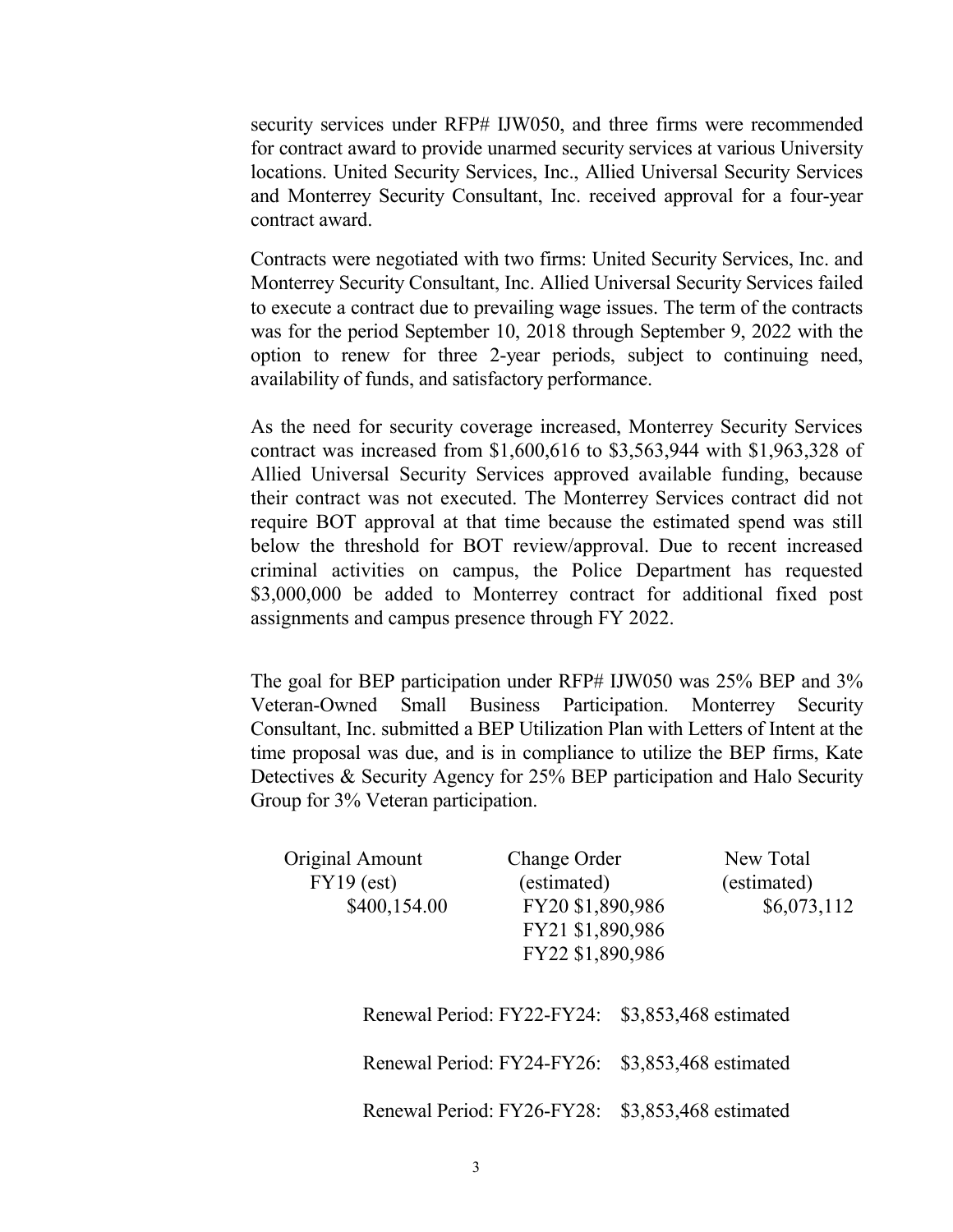## **RENEWALS RECOMMENDED**

| University of Illinois at Urbana-Champaign |        |                                                                                                                                                                                                                                                                                                                                                                                                                                                                                                                                   |  |  |
|--------------------------------------------|--------|-----------------------------------------------------------------------------------------------------------------------------------------------------------------------------------------------------------------------------------------------------------------------------------------------------------------------------------------------------------------------------------------------------------------------------------------------------------------------------------------------------------------------------------|--|--|
| 3                                          | Unit   | <b>Utilities Administration</b>                                                                                                                                                                                                                                                                                                                                                                                                                                                                                                   |  |  |
|                                            | Item   | Renewal option for the purchase and delivery of coal, including by-product<br>waste disposal services, for the period July 1, 2020 through June 30, 2021.                                                                                                                                                                                                                                                                                                                                                                         |  |  |
|                                            | Cost   | \$5,860,000 (Estimated)                                                                                                                                                                                                                                                                                                                                                                                                                                                                                                           |  |  |
|                                            | Vender | Knight Hawk Coal, LLC, Percy, IL                                                                                                                                                                                                                                                                                                                                                                                                                                                                                                  |  |  |
|                                            |        | This will exercise the first of five renewal options approved by the Board<br>of Trustees on September 19, 2019, for an estimated \$5,860,000 for the<br>period September 20, 2019 through June 30, 2020. Competitive bidding<br>procedures were followed in accordance with the Illinois Procurement<br>Code.                                                                                                                                                                                                                    |  |  |
|                                            |        | The vendor will continue to provide an estimated 80,000 tons of coal for<br>the Abbott Power Plant to be used as a fuel source in the University boilers.<br>The coal will be burned to produce steam which will be used to heat<br>campus buildings. The vendor will also dispose of approximately 20,000<br>tons of waste. This includes ash, cinders, gypsum, and other by-products of<br>the coal-burning process. Coal is used as a supplementary or primary fuel<br>depending on the fuel price and equipment availability. |  |  |
|                                            |        | The vendor has demonstrated satisfactory performance in fulfilling the<br>terms and conditions of their contract. The original procurement allowed<br>for a renewal price increase of up to $10\%$ per ton. However, after<br>negotiations with the vendor, they have agreed to keep pricing firm for<br>FY21.                                                                                                                                                                                                                    |  |  |
|                                            |        | Pricing for the coal includes transportation costs that are indexed to the<br>price of diesel fuel as posted by the Energy Information Administration                                                                                                                                                                                                                                                                                                                                                                             |  |  |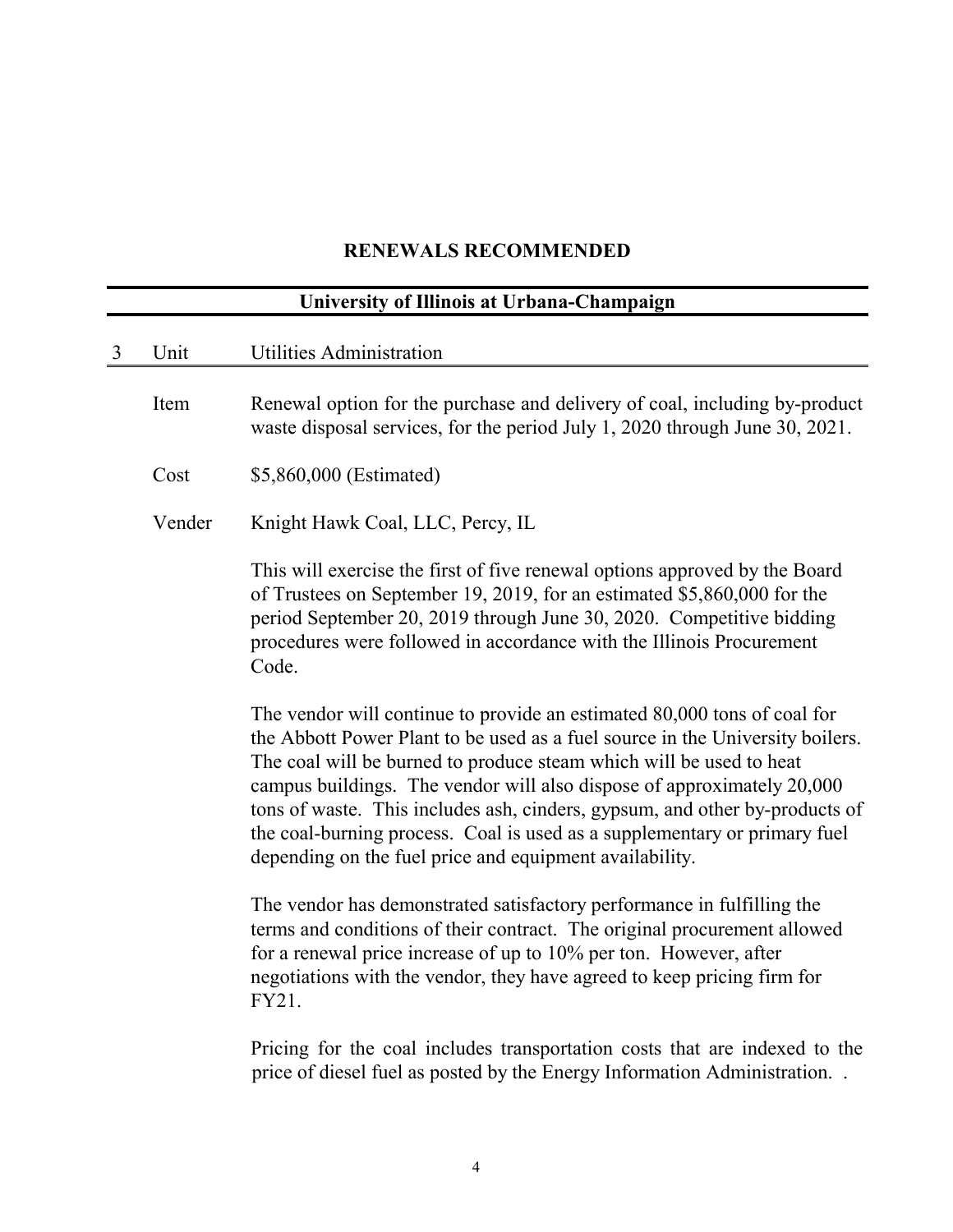Item Renewal option for purchase of Reagents for DNA Analyzer Systems for the period July 1, 2020 through June 30, 2021.

Cost \$5,000,000 (Estimated)

Vendor Illumina, San Diego, CA

.

This will exercise the second of five renewal options approved by the Board of Trustees on March 15, 2018, for an estimated \$5,000,000 for the period July 1, 2018, through June 30, 2019. This purchase is a sole source because the items are patented, uniquely compatible with existing equipment, and the vendor is the only manufacturer and distributor.

The Roy J. Carver Biotechnology Center currently owns five Illumina DNA Sequencing Instruments, which require the use of the same vendor's DNA Analyzer reagents. The instruments provide cutting-edge, 'next generation' sequencing of DNA, and each DNA run requires the use of a new reagent.

These reagents will be used for multi-disciplinary researchers in various campus departments for ongoing projects that include sequencing of small RNA, quantitative expression, de novo sequencing, and the re-sequencing of organisms for SNP (genetic markers) detection.

Negotiations resulted in discounts of 3% to 30% for a majority of the different consumable types.